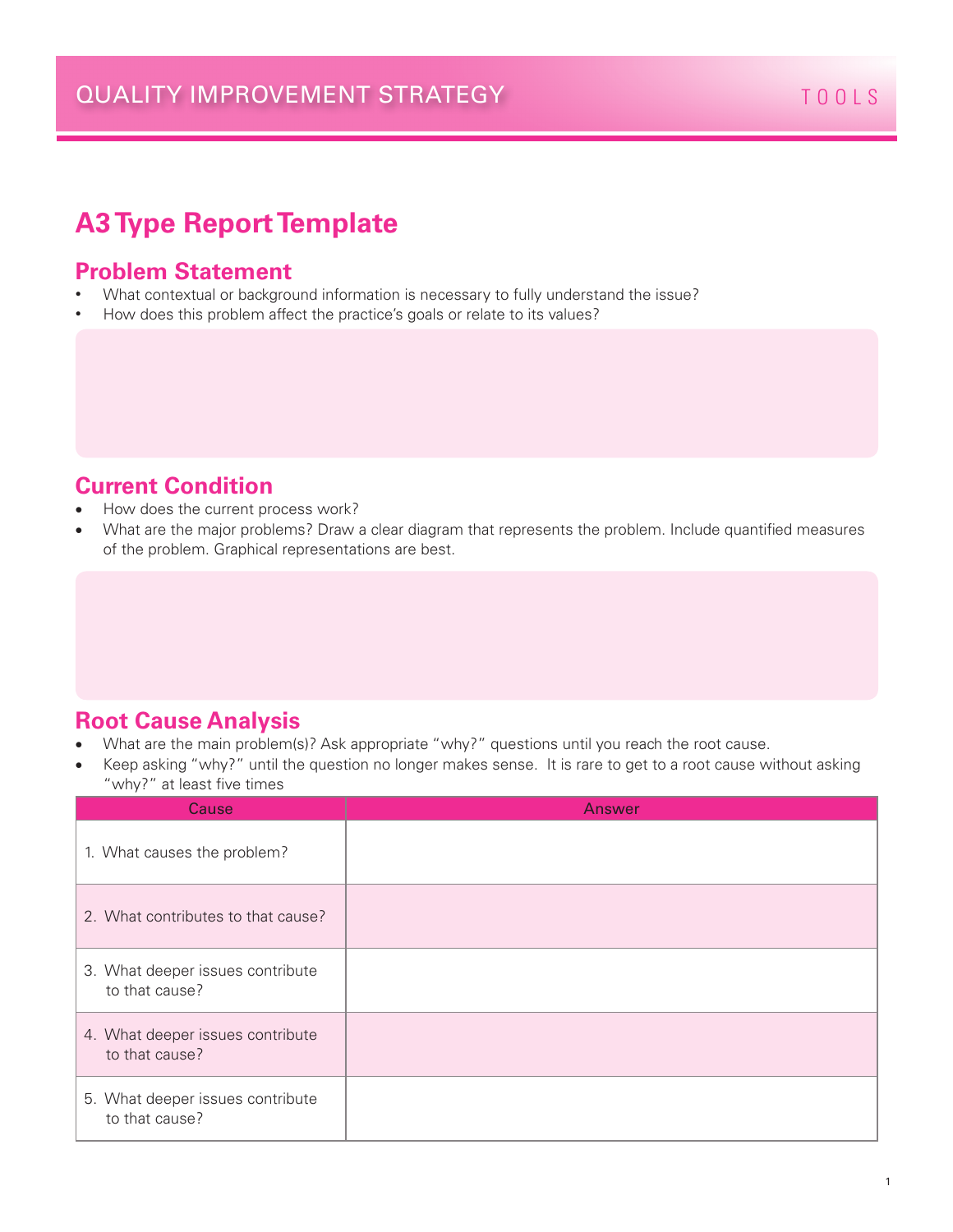### **Target Condition**

- How will the proprosed process work? Draw a clear diagram of how the proposed process will work, with labels.
- What actions can be taken to address the root cause(s)?
- How will this improve the problem (specifically and quantitatively)?

#### **Implementation Plan**

- What actions must be taken to reach the target condition? Who is responsible? When is it due? How often will progress be measured?
- What other considerations (e.g., cost) are relevant?

| Action | Responsibility | <b>Deadline</b> |
|--------|----------------|-----------------|
|        |                |                 |
|        |                |                 |
|        |                |                 |
|        |                |                 |

Other Considerations (e.g., cost):

### **Follow-Up**

| Plan                                                                                                                                                  | Actual                                                                                                                                                             |
|-------------------------------------------------------------------------------------------------------------------------------------------------------|--------------------------------------------------------------------------------------------------------------------------------------------------------------------|
| How will you measure the effectiveness of the<br>٠<br>proposed change?<br>When will it be measured? How frequently?<br>$\bullet$<br>Who will measure? | Leave blank initially.<br>$\bullet$<br>After follow-up, record the results<br>$\bullet$<br>of implementation.<br>Record the date of actual follow-up.<br>$\bullet$ |
|                                                                                                                                                       |                                                                                                                                                                    |